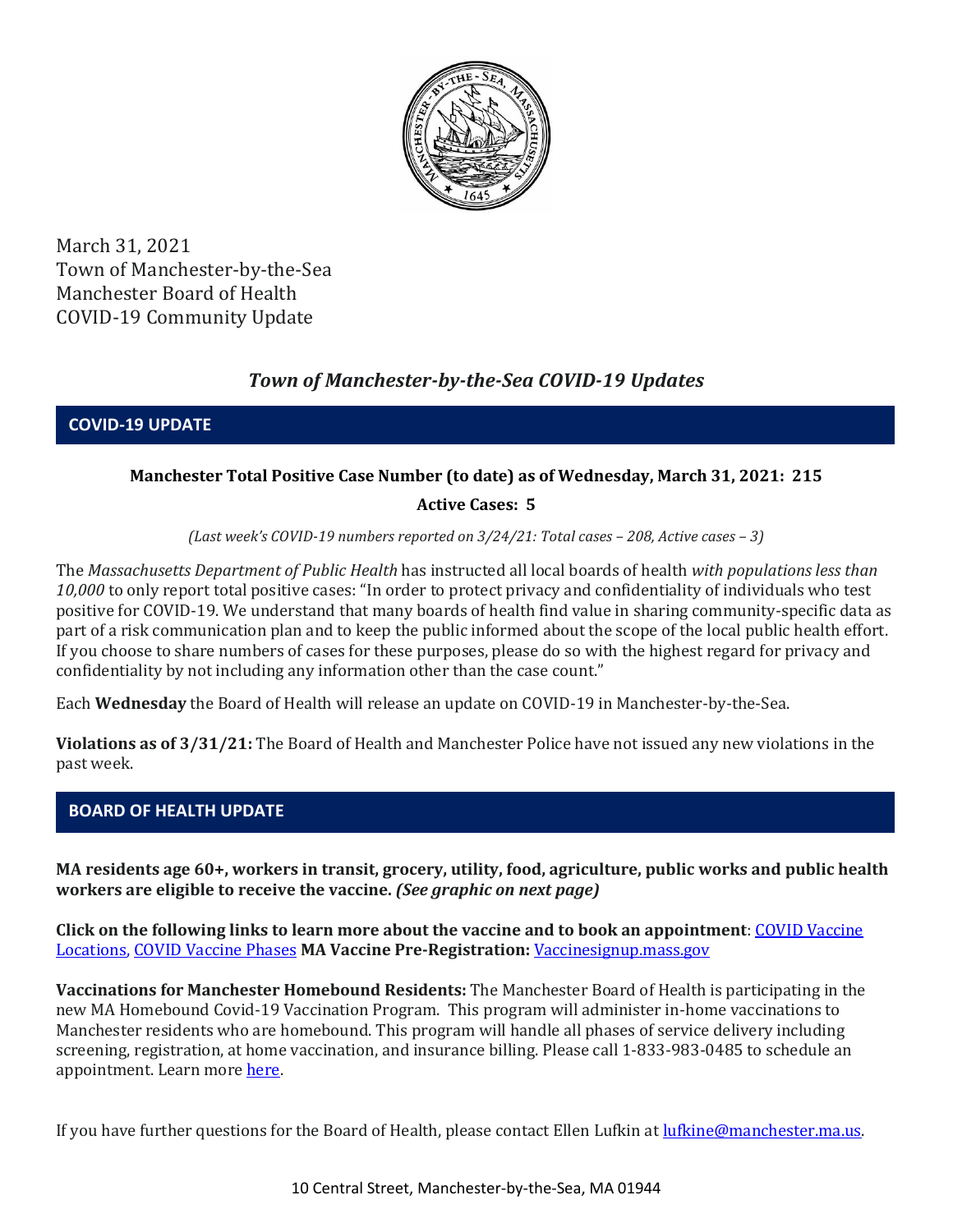

#### **NEW COMMUNITY UPDATES**

- *NEW!* **Police Chief Office Hours:** Police Chief Fitzgerald will hold his monthly office hours on Thursday, April 1 from 4 p.m. – 6 p.m. at Seaside One. All residents are invited to stop by and say hello.
- *NEW!* **40B Workshop**: The next meeting to discuss the 40B project proposal will take place on Tuesday, April 6 at 6:30 p.m. Meeting details, past recordings and important information can be foun[d here.](http://manchester.ma.us/729/40B)
- *NEW!* **Planning Board Public Forum:** The Planning Board will host a public forum to discuss proposed zoning changes on Wednesday, April 14 at 6:30 p.m[. Meeting Details](http://manchester.ma.us/Calendar.aspx?EID=1860)
- *NEW!* **FEMA Beach Inspections:** FEMA will be conducting coastal erosion inspections throughout Essex County in April to assess the impact of coastal erosion and sea level rise. Manchester beaches will be included in this study.

#### **ONGOING COMMUNITY GUIDANCE**

- MA Moves to Phase 4 Step 1 of Reopening: Effective Monday, March 22, MA transitioned to a new reopening phase. Read the details of this phase [here.](https://www.mass.gov/news/baker-polito-administration-announces-transition-to-phase-iv-of-reopening-plan)
- Travel Advisory: A new travel advisory replaced the travel order on Monday, March 22. All visitors entering Massachusetts, including returning residents, are advised to quarantine for 10 days upon their arrival. A list of exemptions can be found here: **Travel Advisory**
- Workplace and Youth Sports Guidance: Effective March 22, new guidelines for workplace and youth sports will be in place to correspond with the Phase 4 Step 1 reopening[. Workplace and Youth Sports](https://www.mass.gov/doc/safety-standards-for-youth-and-adult-amateur-sports-activities-phase-iv-step-1-effective-32221/download)
- Tax Deadline Extension: The federal and state income tax filing due date for individuals for the 2020 tax year will be automatically extended from April 15, 2021, to May 17, 2021.
- Town Compost Site is Open: The Town Compost Site is open. Compost Site hours are Thursday, Saturday, and Sunday 9 a.m. – 3 p.m. [Compost Site Information](https://www.manchester.ma.us/413/Yard-Compost-Site)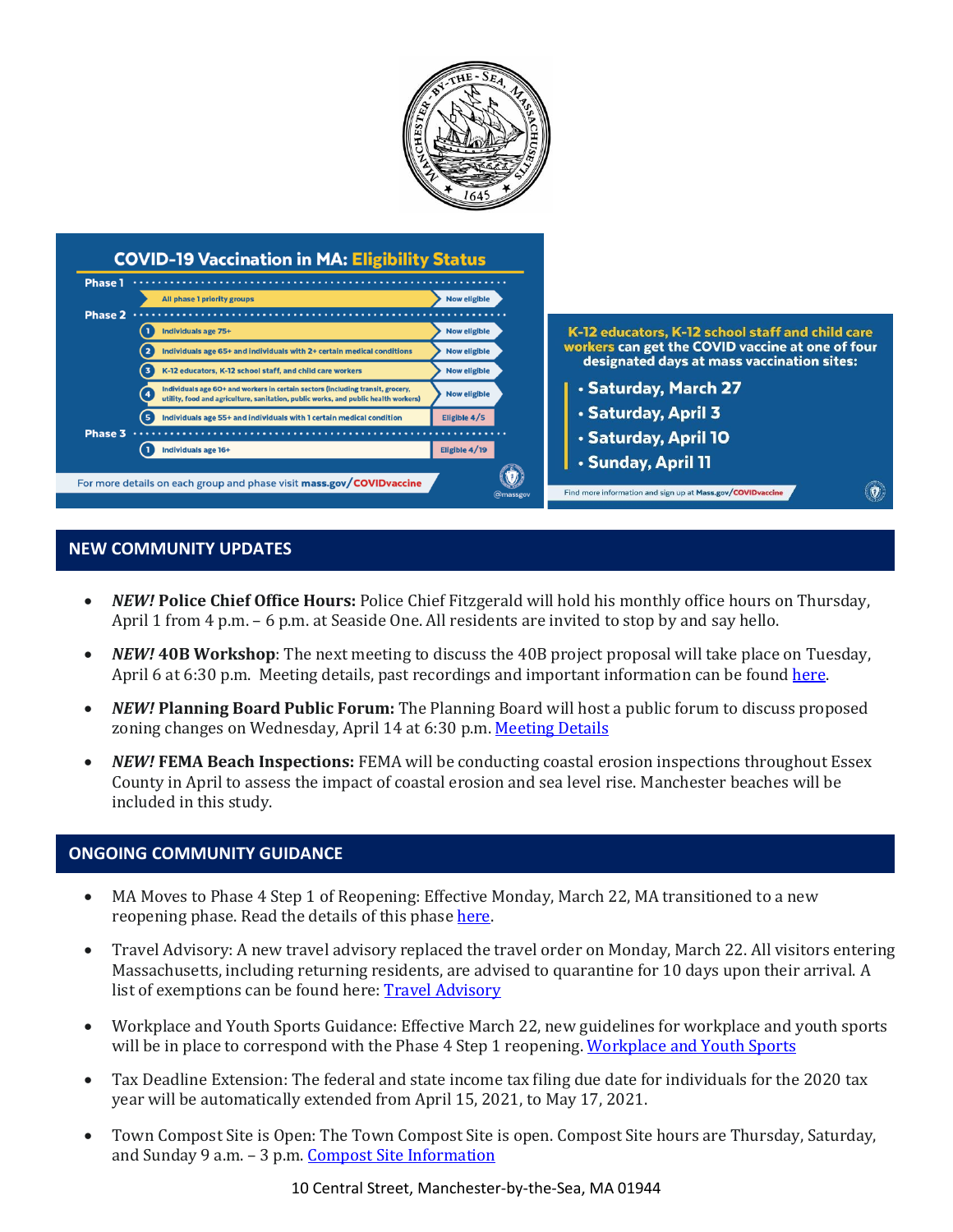

# • **ONGOING COMMUNITY GUIDANCE**

- MBTS Summer Jobs: The Parks and Recreation Department is currently accepting applications for the following positions: Assistant Summer Playground Director, Summer Playground Counselors, Tennis Director and Tennis Instructors - Apply [here.](https://www.manchester.ma.us/268/Parks-Recreation)
- Gathering Size Restriction: The current gathering order effective March 22 allows up to *10 indoors and 25 outdoors* at private residences. [Gathering Order](https://www.manchester.ma.us/DocumentCenter/View/3746/Signed-Appendix-for-Gatherings-Order-31821)
- July 4th Parade Rescheduled: Due to current COVID guidance, the Annual July 4th Parade will be postponed to September 25. The theme of the parade will be the *375th Anniversary of Manchester.* Also, fireworks will be held in July 2022 because this is an off year. Stay tuned for other festive activities being planned.
- Indoor and Outdoor Public Event Guidance[: March 2021 Event Guidance](https://www.manchester.ma.us/DocumentCenter/View/3736/Final_Indoor-and-Outdoor-Events-Guidance-31121)
- MA Educator Vaccine Days: The State has designated 4 days where the state's mass vaccination sites will only offer 1st dose appointments for educators. The dates are Saturday, March 27, Saturday, April 3, Saturday, April 10, and Sunday, April 11. [Educator Information](https://www.mass.gov/info-details/covid-19-vaccinations-for-k-12-educators-child-care-workers-and-school-staff)
- Annual Town Meeting Postponed: Due to COVID-19, the Board of Selectmen voted to postpone the Annual Town Meeting until Monday, June 21 at 6:30 p.m. on the MERSD athletic field.
- Manchester Cemetery Decorations: Department of Public Works requests that lot owners/representatives remove all decorations from graves of all Manchester cemeteries by Monday, April 5 to enable the DPW staff to begin grounds maintenance work. Any items left behind will be removed and disposed.
- Updated Vaccine FAQ*:* [Vaccine FAQ](https://www.mass.gov/doc/covid-19-vaccine-frequently-asked-questions/download) Email questions to [COVID-19-Vaccine-Plan-MA@mass.gov](file:///C:/Users/marlettat/Desktop/Public%20Relations/2021/COVID-19-Vaccine-Plan-MA@mass.gov)
- COVID-19 Testing: [COVID-19 Testing Site Locator,](https://memamaps.maps.arcgis.com/apps/webappviewer/index.html?id=eba3f0395451430b9f631cb095febf13) [Stop the Spread Sites,](https://www.mass.gov/info-details/stop-the-spread) [COVID-19 Dashboard](https://www.mass.gov/info-details/covid-19-response-reporting#covid-19-interactive-data-dashboard-)
- Call Center for Vaccine Assistance: Now available to MA residents who do not have access to the internet or have a language barrier. The phone lines will be open daily from 7 a.m. - 8 p.m. Call 978-717-3700.
- Volunteer with MA Medical Reserve Corps: The MA Medical Reserve Corp is looking for volunteers at the local level, both medical and non-medical. Clic[k here](https://l.facebook.com/l.php?u=https%3A%2F%2Fwww.mamedicalreservecorps.org%2Fcovid19%3Ffbclid%3DIwAR1O_7U70XMSPe_kbb689S7zAJbCTYavpqNhIz9Ce2s-encj1Mlz3fOmjYI&h=AT3a2b6zxupFiw2RA_9kLVFDLZwmtblukw3wwe3pvVN6YWtLrkwxEyW8Z8S97uuzXDiNt1x4DYp7DeOoXm1U98GjBQQufV4R5eC5sYpFoqMi6iMDgiQu2THu_d0XoA0BnNUMg336NM-KtUxjtQ&__tn__=-UK-R&c%5b0%5d=AT2anP_ULhxU-U55t7AxrMiNTXfNIJnoicfzRyKEGzk_70Dtxb6ttNSKpwftDkeovmenW9ksjPEmhjSrMDjZ_NEMD2Upi_WEREnPIZBLU-8cgapV1WMi5HvUjS0InF_0K4aE4PXV6bei0V79lnY9jSo89LgXHVCMF9u0-PYa4j6cBMOzl7xPt7oB2_WGVQ8cDciW8b9U) to register.
- MA Quarantine Instructions: If you have been instructed to quarantine, please adhere to the following rules: [Quarantine Instructions](http://manchester.ma.us/DocumentCenter/View/3558/14-10-7-day-COVID19_Quarantine-information-1272020)
- Face Covering Order for MA: All persons over the age of 5 are required to wear a face covering in all public spaces, indoor and outdoor, regardless of distance. (effective 11/6/20) [Face Covering Order](http://manchester.ma.us/DocumentCenter/View/3499/Revised-Face-Coverings-Order-No-55-1?fbclid=IwAR1a7l39TKetEAZ_mA8K6saG2GZ1dRBKA9-xuJJ3tDlAVUGCp7YatZmCKEo)
- Complaints should be directed t[o DPH.COVID.Complaints@mass.gov](mailto:DPH.COVID.Complaints@mass.gov)
- Business & Workplace Complaints: Residents or employees who wish to take steps to report a business or workplace that is non complaint with reopening standards and protocols may contact: Department of Labor Standards (DLS[\) safepublicworkplacemailbox@mass.gov,](mailto:safepublicworkplacemailbox@mass.gov) COVID-19 Hotline 211 or the Manchester Board of Health [BOH Complaint Form](http://manchester.ma.us/DocumentCenter/View/3282/Board-of-Health-Complaint-Form-2020)